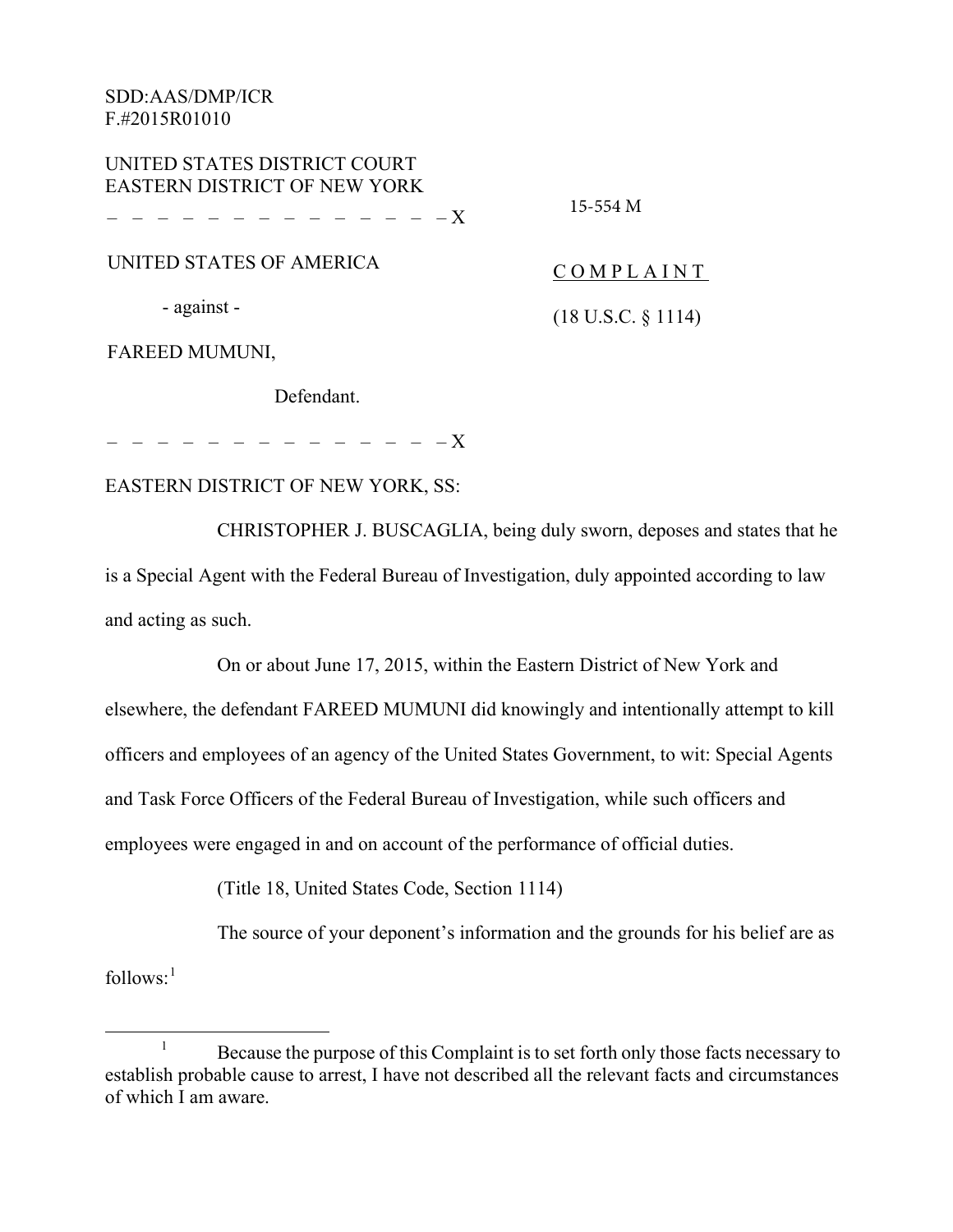1. I am a Special Agent with the Federal Bureau of Investigation ("FBI") currently assigned to the New York Joint Terrorism Task Force ("JTTF"). As a Special Agent, I have investigated numerous matters during the course of which I have conducted physical surveillance, interviewed witnesses, executed court-authorized search warrants and used other investigative techniques to secure relevant information.

2. The defendant FAREED MUMUNI is a 21-year-old United States citizen. MUMUNI resides in Staten Island, New York.

3. An investigation by the JTTF has revealed that MUMUNI espouses violent jihadist beliefs and is a fervent supporter of the foreign terrorist organization Islamic State of Iraq and the Levant ("ISIL"). The investigation has uncovered that MUMUNI made efforts to participate in or support a terrorist attack in the New York metropolitan area or elsewhere on behalf of ISIL. Earlier this morning, MUMUNI was arrested during the execution of a search warrant on his residence after he attacked FBI Special Agents and Task Force Officers. During the attack, MUMUNI repeatedly attempted to stab an FBI Special Agent with a large kitchen knife.

I. ISIL

4. ISIL is a foreign terrorist organization that, since 2013, has claimed credit for numerous terrorist activities, including seizing Mosul, a city in northern Iraq, and launching rocket attacks on eastern Lebanon in March 2014. These terrorist activities are part of ISIL's broader goal of forming an Islamic state or "caliphate" in Iraq and Syria. On October 15, 2004, the United States Secretary of State designated al-Q'ida in Iraq ("AQI"), then known as Jam'at al Tawhid wa'al-Jihad, as a Foreign Terrorist Organization ("FTO") under Section 219 of the Immigration and Nationality Act and as a Specially Designated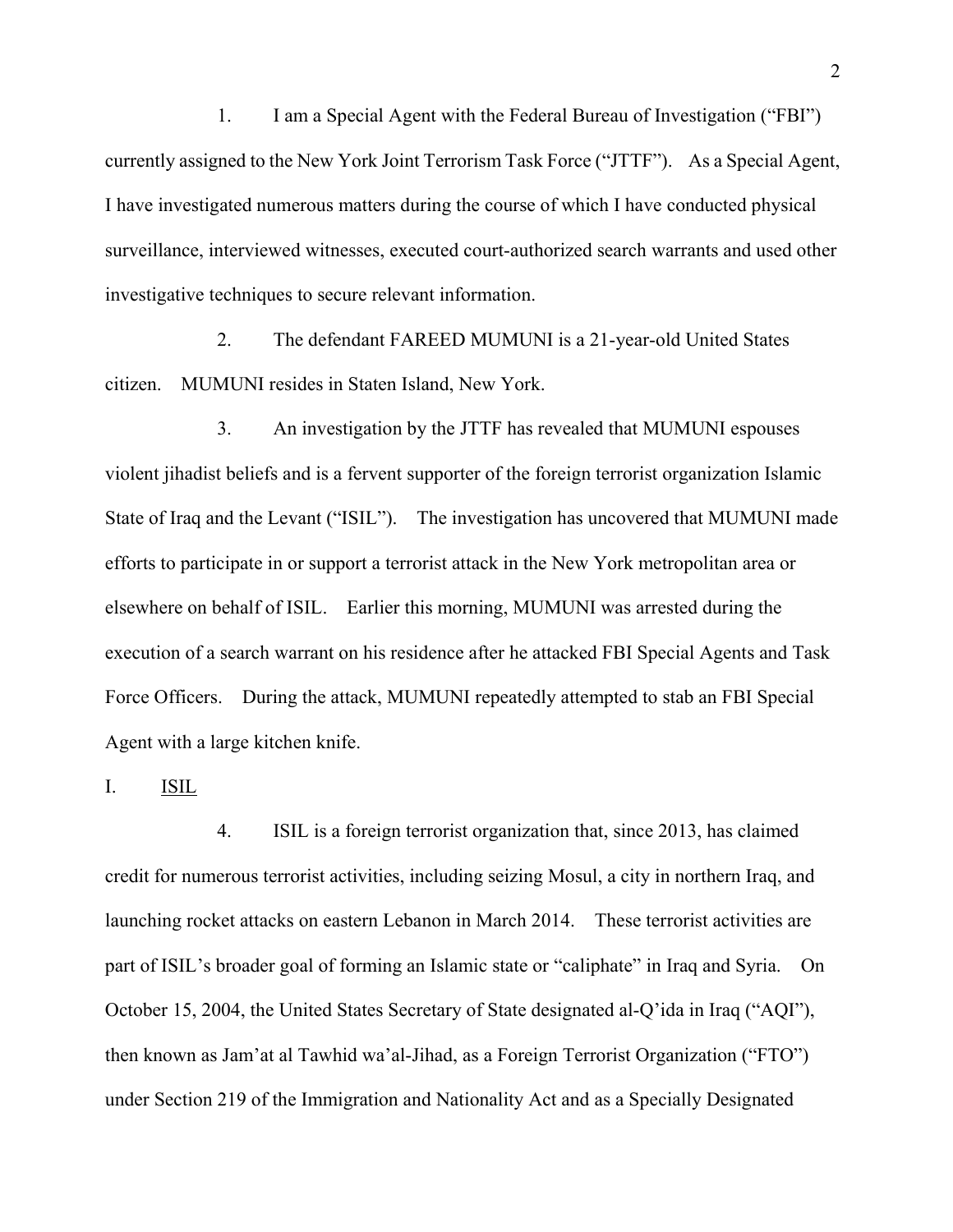Global Terrorist under section 1(b) of Executive Order 13224. On May 15, 2014, the Secretary of State amended the designation of AQI as an FTO under Section 219 of the Immigration and Nationality Act and as a Specially Designated Global Terrorist under section l(b) of Executive Order 13224 to add the alias Islamic State of Iraq and the Levant as its primary name. The Secretary also added the following aliases to the ISIL listing: the Islamic State of Iraq and al-Sham, the Islamic State of Iraq and Syria ("ISIS"), ad-Dawla al-Islamiyya fi al-'Iraq wa-sh-Sham, Daesh, Dawla al Islamiya, and Al-Furqan Establishment for Media Production. Although the group has never called itself "Al-Qaeda in Iraq" this name has frequently been used to describe it through its history. In an audio recording publicly released on June 29, 2014, ISIL announced a formal change of its name to Islamic State ("IS"). To date, ISIL remains a designated FTO.

### II. Plot to Conduct Terrorist Attack

5. The FBI is investigating an unlawful conspiracy and attempt to provide material support and resources to ISIL. This investigation has revealed that MUMUNI, another individual named Munther Omar Saleh, and others are conspiring and attempting to provide material support and resources to ISIL, including personnel and services.

6. In particular, on May 7, 2015, a confidential human source who has previously provided reliable information (the "CHS") initiated a conversation with Saleh. During the conversation, Saleh asked the CHS where he/she was located. The CHS stated that he/she was in "dar al harb," which is a reference to regions of the world where Islam does not dominate, and then stated the "North east coast." Saleh asked whether the CHS was in America, and the CHS indicated he/she was. Saleh then stated, "Well I'm in NY and trying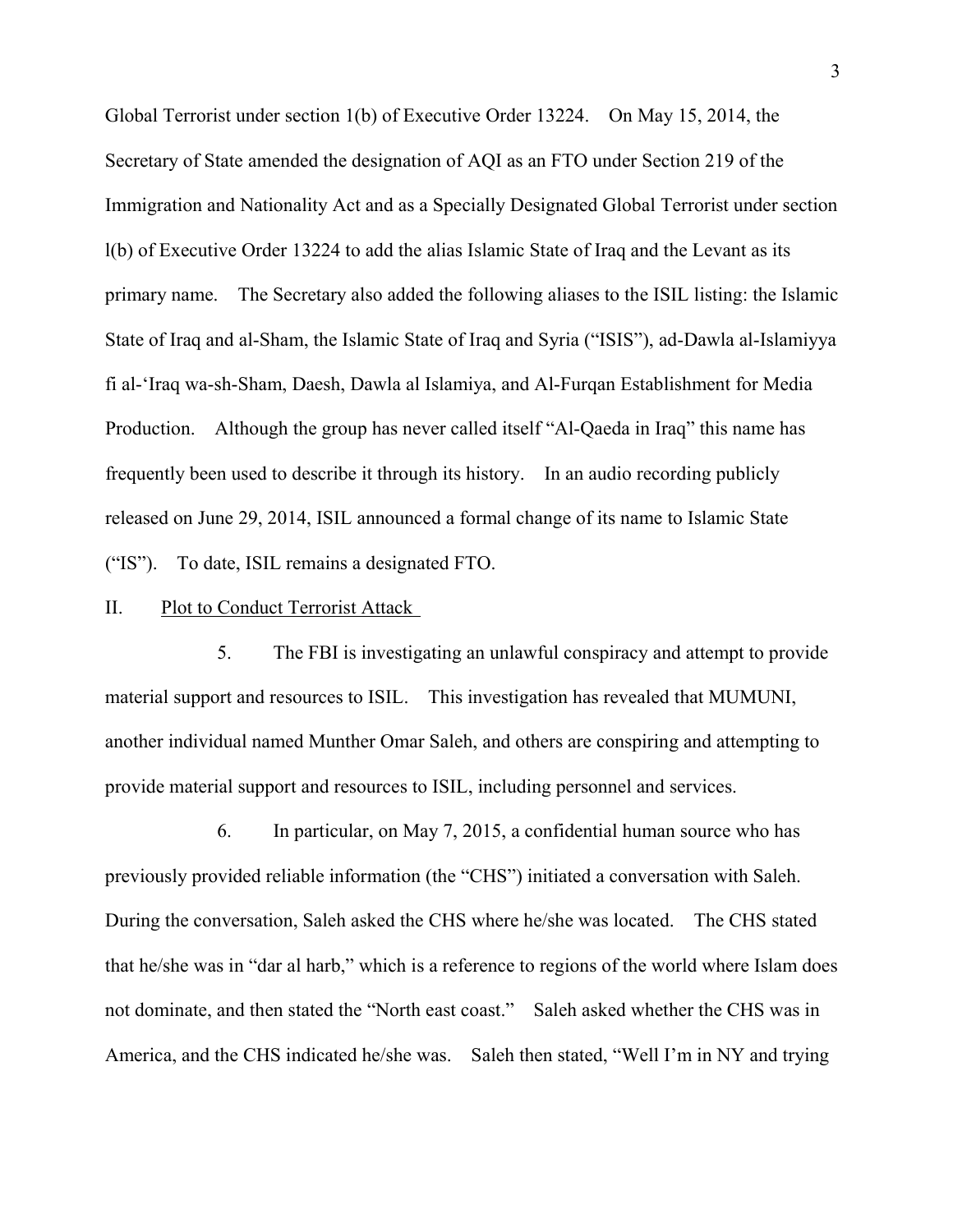to do an Op." Based on my training and experience, I understand "Op" to be shorthand for "operation" and to refer to an effort to conduct a terrorist attack.

7. Judicially authorized electronic surveillance has revealed that, on or about May 7, 2015, Saleh emailed himself information from the Internet regarding the construction of a pressure cooker bomb. The information is similar to that available in online documents created by foreign terrorist groups. I am aware that pressure cooker bombs have been used in a number of terrorist attacks, including most recently the 2013 Boston Marathon attack.

8. Judicially authorized electronic surveillance and physical surveillance of Saleh between May 7, 2015 and June 13, 2015, revealed that Saleh and a co-conspirator ("CC1") have searched online for a pressure cooker, a crockpot, a sewing machine, a chemistry model, a drill, a lava lamp, an LED light, a garden hose, a pipe or pump, a pipe or exhaust, a saw, propane, and a watch. Based on my consultations with law enforcement technical experts on explosive devices, I believe that these are all potential components of an explosive device or tools for the construction of an explosive device. On or about May 19, 2015, law enforcement agents observed Saleh obtain a digital black wrist watch at a store in Queens, New York. Based on my training and experience, a watch may be used as a timer for an explosive device.

9. On or about May 28 and May 31, 2015, Saleh conducted Internet searches for various notable New York City landmarks and tourist attractions. Based on my training, experience, and knowledge of this investigation, I believe Saleh viewed this information to assess potential targets for a terrorist attack.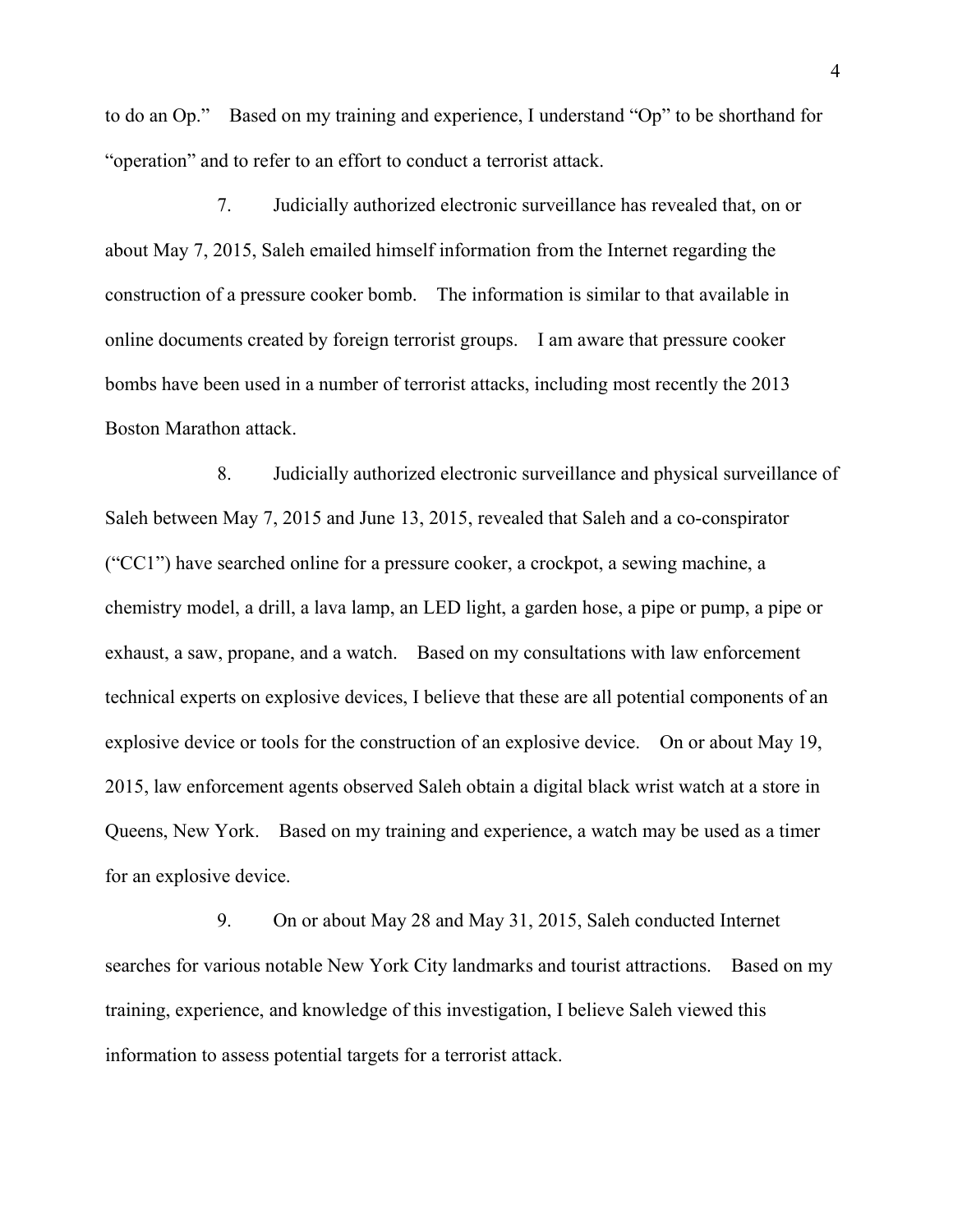#### III. MUMUNI's Role in the Terrorist Plot

10. The investigation has revealed that MUMUNI has assisted Saleh in his efforts to carry out a terrorist attack on behalf of ISIL.

11. Members of law enforcement performing surveillance have observed MUMUNI and Saleh meeting on several occasions since May 2015, and as recently as May 31, 2015. For example, on May 12, 2015, judicially authorized electronic surveillance revealed that Saleh contacted MUMUNI to indicate that he had money and wanted to meet that day, stating that he had money that "talks," possibly referring to funding for an illegal transaction. During the same communication, Saleh agreed to meet with MUMUNI in Staten Island at the "same place" in front of the courthouse. Saleh then proceeded to travel to Staten Island by subway and ferry. During this trip, Saleh performed counter-surveillance maneuvers and successfully eluded surveillance by law enforcement while in Staten Island.

12. Members of law enforcement also observed MUMUNI and Saleh meet on or about May 31, 2015 in lower Manhattan.

13. Subsequently, on or about June 1, 2015, in a judicially authorized recorded phone call, Saleh and CC1 discussed Saleh's visit with MUMUNI in lower Manhattan. CC1 asked, "How was the meeting with your guys?" After Saleh asked for clarification, CC1 responded, "I don't know . . . You got tea with them." After Saleh asked for further clarification, CC1 stated, "Tea, wink, wink, tea" and added, "Your buddies man, Staten Island." Saleh then stated, "Oh yeah, it was awesome." Saleh further indicated that the meeting was "motivating, it was great." Based on my training and experience, and my knowledge of this investigation, the reference to "motivating" suggests that MUMUNI may have been involved in Saleh's planning for a terrorist attack.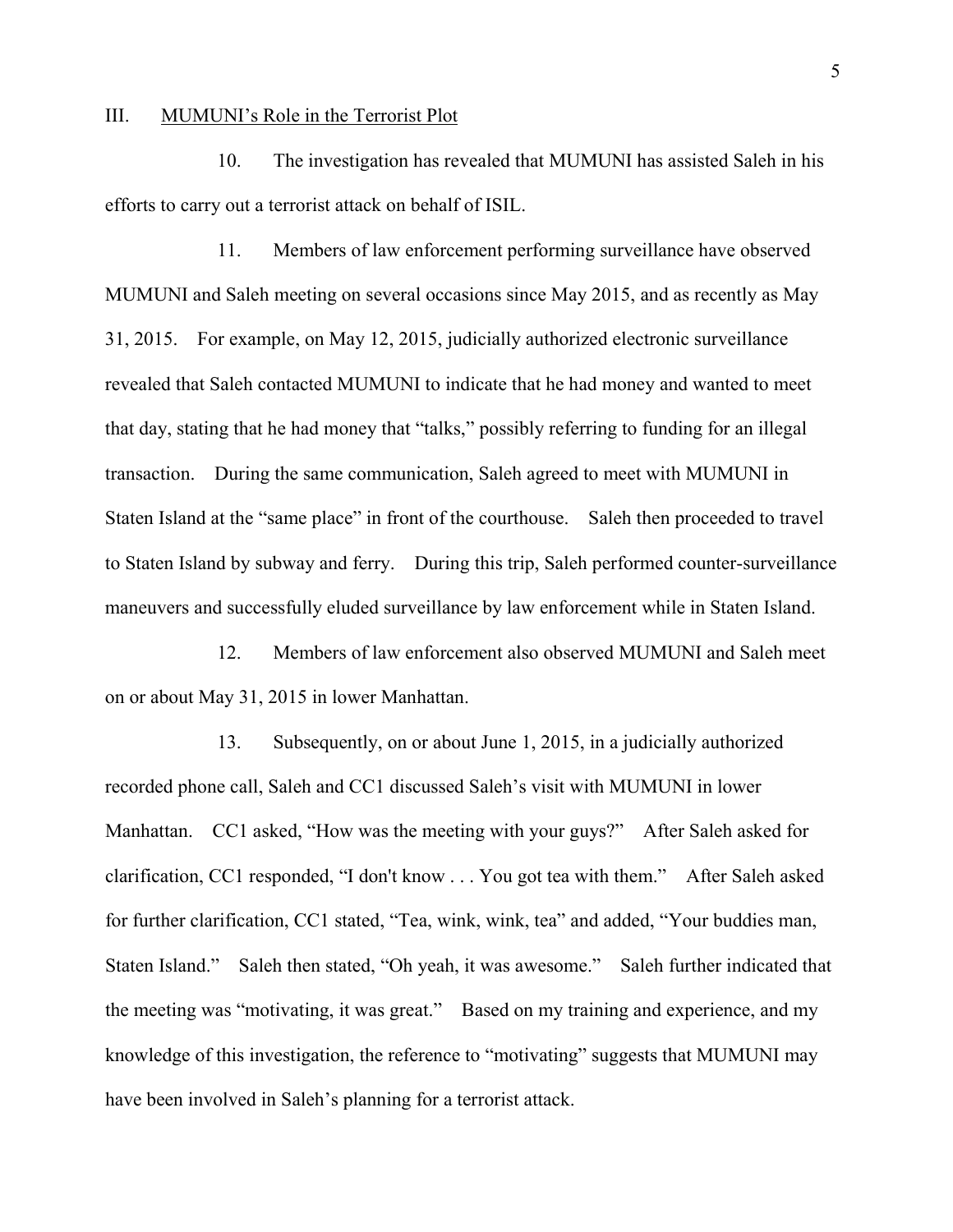#### IV. Saleh's Arrest

14. During the early morning of June 13, 2015, Saleh and CC1 were arrested after attempting to attack a law enforcement officer. Specifically, at approximately 4 a.m., while in a car stopped at a red light on 20th Avenue in Queens, near the Whitestone Expressway, Saleh and CC1 exited the vehicle and took several steps toward a law enforcement vehicle conducting surveillance of the co-conspirators, before returning to their own vehicle. Moments later, Saleh and CC1 again stepped out of the vehicle and began to charge towards the law enforcement vehicle, Saleh from one side of the law enforcement vehicle and CC1 from the other side. Saleh charged toward the law enforcement vehicle with a knife in his hand; CC1 had a Smith & Wesson folding tactical knife concealed in his waistband. The officer who was driving the law enforcement vehicle drove in reverse to avoid the attack by Saleh and CC1. Soon thereafter, other members of law enforcement arrived at the scene and arrested Saleh and CC1.

15. Following his arrest, Saleh waived his Miranda rights and agreed to speak with investigators. In sum, substance, and in part, Saleh stated that he had pledged allegiance to ISIL and was a "full-fledged" member of ISIL. In addition, Saleh characterized MUMUNI as another supporter of ISIL. In particular, Saleh stated that MUMUNI planned to travel to the "Islamic State" and also expressed his intent to attack members of law enforcement who have been performing surveillance on MUMUNI.

16. Pursuant to judicial authorization, members of law enforcement reviewed numerous communications of Saleh's cellular telephone, including communications with MUMUNI related to Saleh's effort to conduct a terrorist attack on behalf of ISIL. In particular, on or about June 2, 2015, Saleh and MUMUNI discussed over Saleh's telephone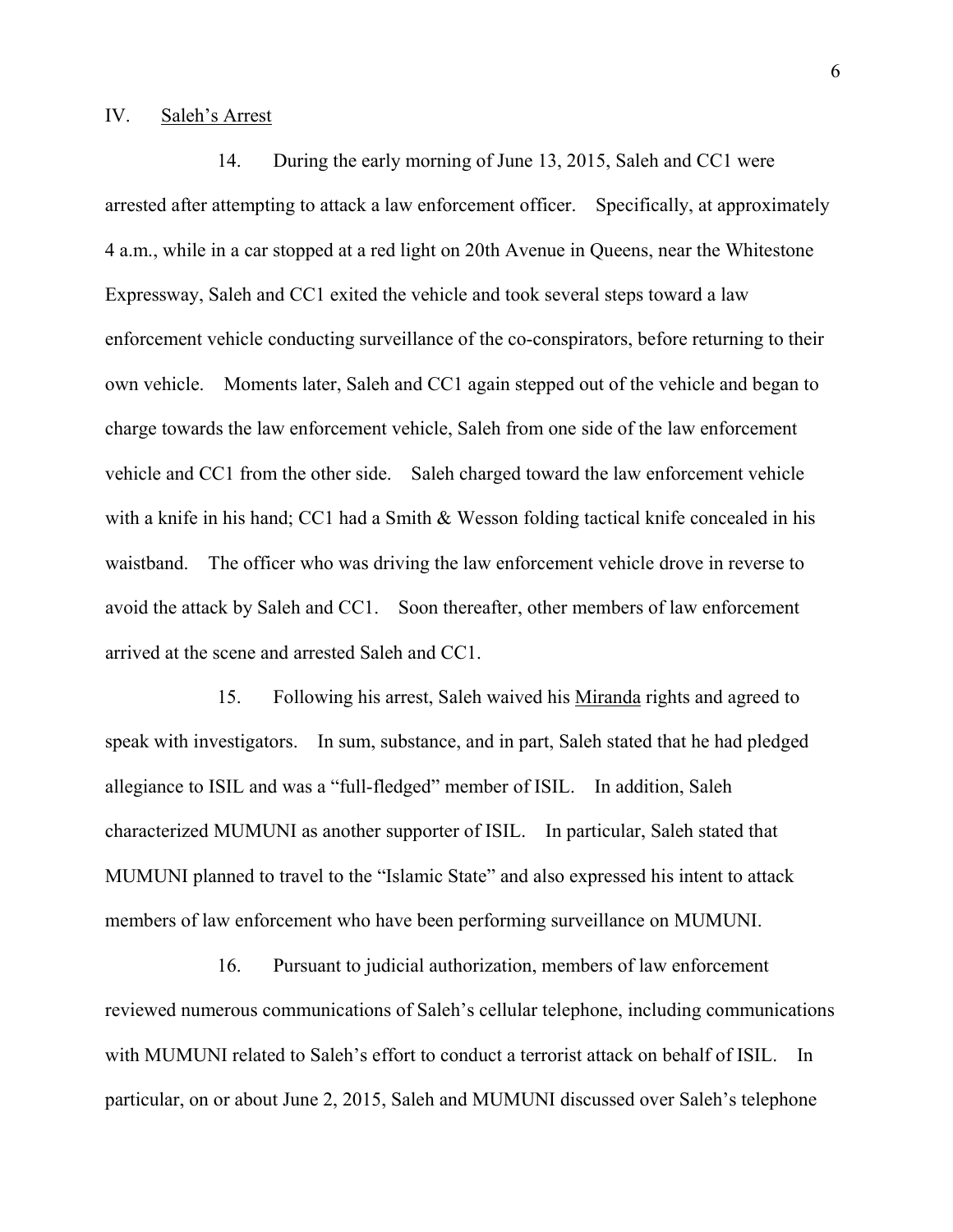the prospect of attacking law enforcement. Saleh instructed MUMUNI that the best option was to use a bomb and then to fight afterwards. After MUMUNI asked for more guidance, Saleh wrote to use a bomb and then to run over members of law enforcement with a vehicle, seize the weapons of any victims, and use the weapons to shoot at other victims. MUMUNI then wrote that he would further discuss this issue with Saleh when he arrived at work.

17. Similarly, on or about June 12, 2015, Saleh wrote MUMUNI the following message from Saleh's telephone: "I decided to tell my parents 'i will be gone in much less than a year, in sha Allah, you have two choices, either you let me go to Darul Islam or you watch me kill nonMuslims here." I believe "Darul Islam" is a reference to ISIL-controlled territories. MUMUNI replied, "May Allah make it easy for you." As discussed above, Saleh was arrested in the early morning hours of June 13, 2015, while attempting to attack a law enforcement officer with a knife.

### V. MUMUNI's Arrest

18. At approximately 6:35 a.m. this morning, FBI Special Agents and Task Force Officers arrived at MUMUNI's residence in Staten Island to execute a search warrant, which had been issued by a United States Magistrate Judge in the Eastern District of New York, on MUMUNI's residence (the "Residence"). After FBI Special Agents and Task Force Officers knocked on the front door of the Residence and announced themselves as members of law enforcement, MUMUNI's mother and sister opened the front door of the Residence and then exited the Residence to permit the officers to commence the search.

19. While the door was still open, FBI Special Agents and Task Force Officers observed MUMUNI descend the main staircase of the Residence. The officers, who clearly identified themselves as members of law enforcement, repeatedly directed MUMUNI to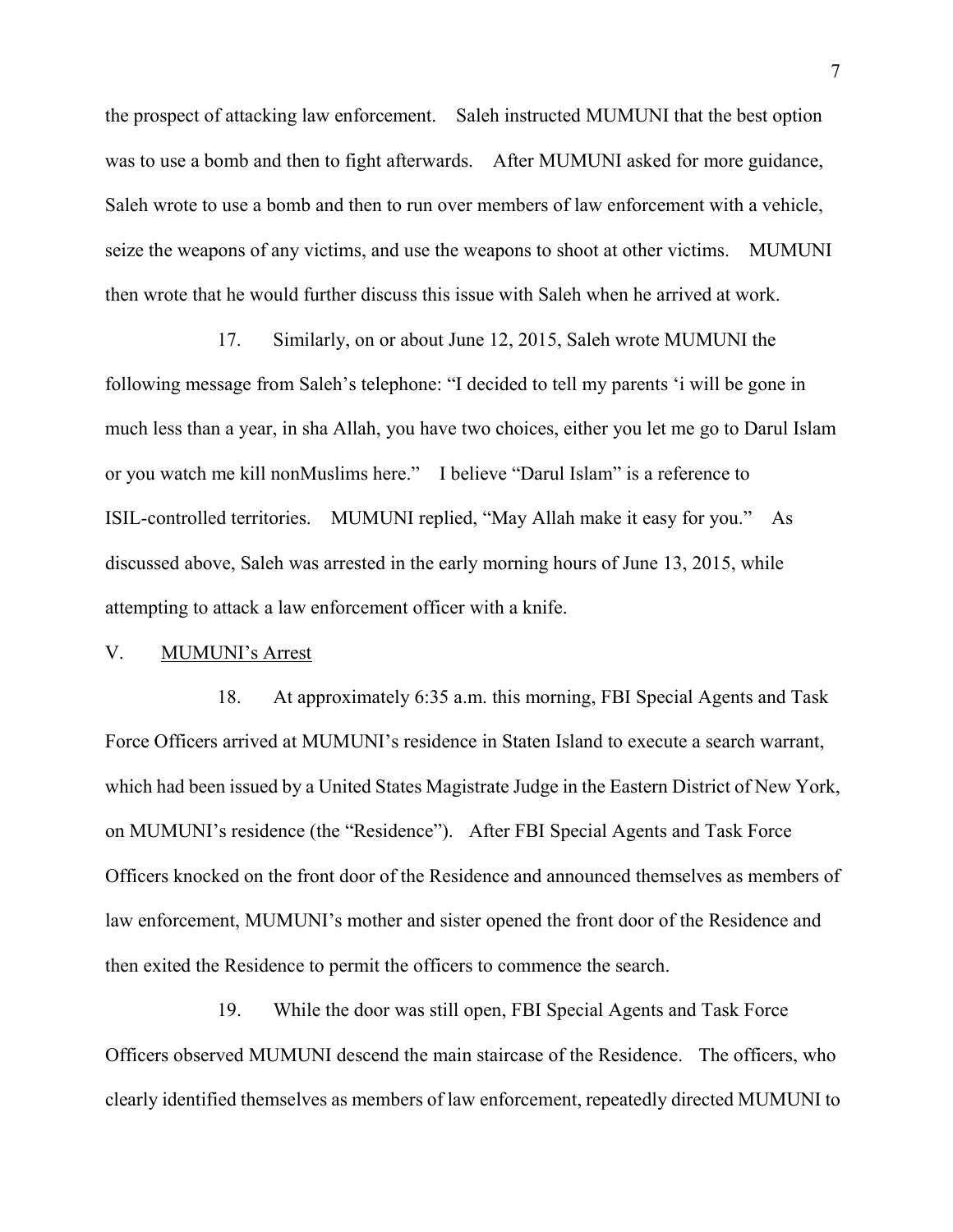move to a couch in the living room. MUMUNI ignored the officers' commands and instead suddenly lunged at the officers with a large kitchen knife. As the officers attempted to restrain MUMUNI, MUMUNI repeatedly attempted to plunge the kitchen knife into the torso of an FBI Special Agent and reached out with his hand in the vicinity of a rifle used by another member of law enforcement. None of the stabs penetrated the FBI Special Agent's body armor, and the agent suffered only minor injuries. FBI Special Agents and Task Force Officers then disarmed MUMUNI and placed him under arrest.

20. After MUMUNI's arrest, MUMUNI's mother consented to a search of her car, which she permits MUMUNI to use. Inside the car, investigators discovered a duffel bag containing another large kitchen knife.

21. Thereafter, MUMUNI was transported to an FBI field office, where he was advised of his Miranda rights. MUMUNI waived his Miranda rights and agreed to speak with investigators. In sum, substance, and in part, MUMUNI stated that he has pledged allegiance to ISIL and that he intended to travel to ISIL-controlled territories in order to join ISIL. MUMUNI further stated that, should his efforts to join ISIL be frustrated, he intended to attack law enforcement officers. MUMUNI also admitted to discussing the construction of a pressure cooker bomb with Saleh. Finally, MUMUNI admitted that today's attack was premeditated and that he kept the knife he used to attack the FBI Special Agent wrapped in a T-shirt in his bed for just such an occasion. MUMUNI also stated that he kept the knife that was recovered from his mother's vehicle for use in an encounter with law enforcement.